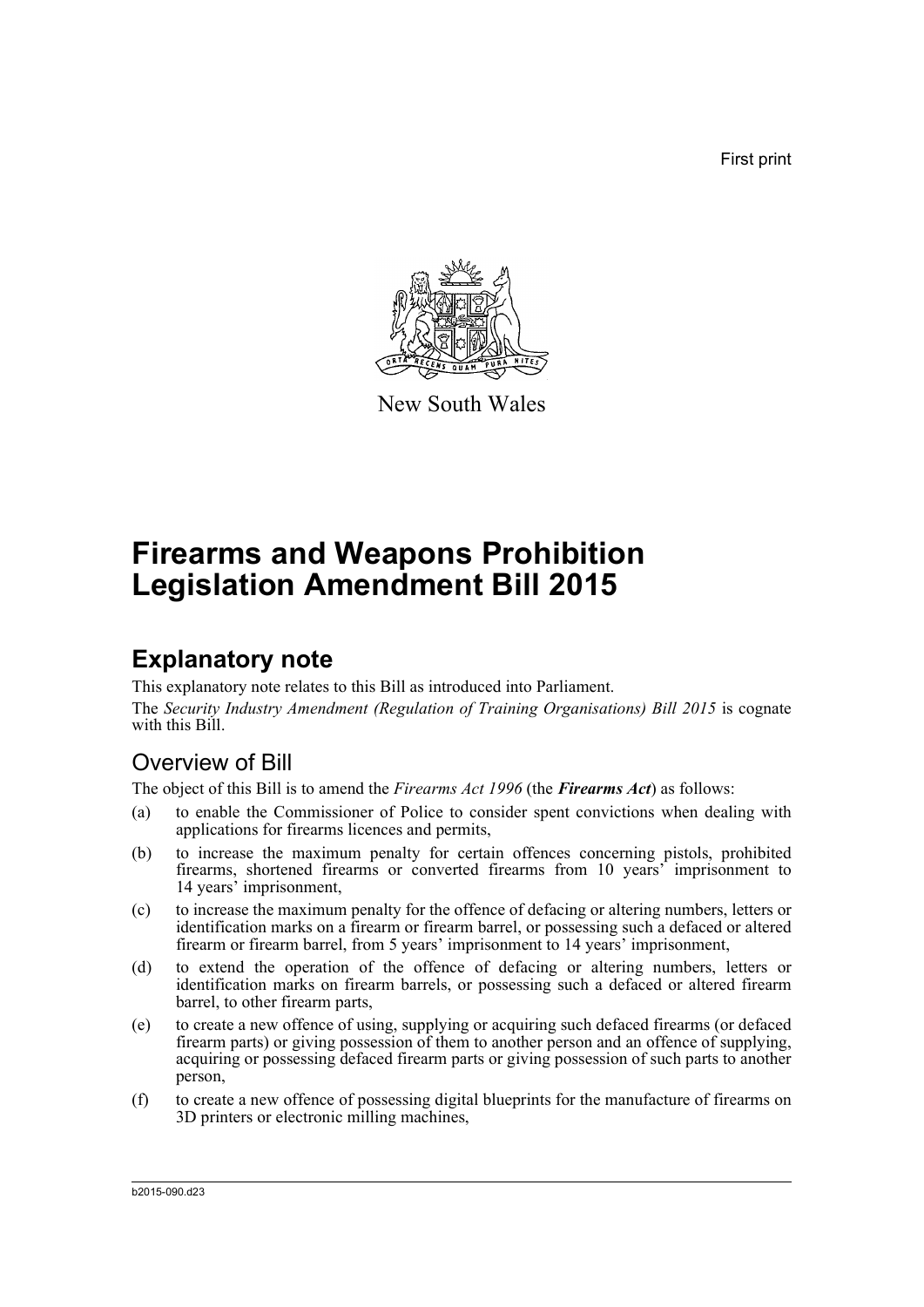(g) to create a new offence of using, supplying, acquiring or possessing a stolen firearm or firearm part or giving possession of a stolen firearm or firearm part to another person.

This Bill also:

- (a) amends the *Weapons Prohibition Act 1998* to create a new offence of possessing digital blueprints for the manufacture of prohibited weapons on 3D printers or electronic milling machines, and
- (b) makes consequential amendments to the *Criminal Procedure Act 1986*.

### Outline of provisions

**Clause 1** sets out the name (also called the short title) of the proposed Act.

**Clause 2** provides for the commencement of the proposed Act on the date of assent to the proposed Act.

### **Schedule 1 Amendment of Firearms Act 1996 No 46**

**Schedule 1 [1] and [2]** amend sections 10 (Applications for licences) and 30 (General provisions relating to permits) of the Firearms Act to enable the Commissioner of Police to consider the spent convictions of applicants for firearms licences and permits. The amendments provide that section 12 (What are the consequences of a conviction becoming spent?) of the *Criminal Records Act 1991* will not apply in relation to an application for a firearms licence or permit. That section sets out the consequences of a conviction becoming spent, being that:

- (a) a person is not required to disclose to any other person for any purpose information concerning a spent conviction, and
- (b) a question concerning the person's criminal history is taken to refer only to any convictions of the person which are not spent, and
- (c) in the application to the person of a provision of an Act or statutory instrument:
	- (i) a reference in the provision to a conviction is taken to be a reference only to any convictions of the person which are not spent, and
	- (ii) a reference in the provision to the person's character or fitness is not to be interpreted as permitting or requiring account to be taken of spent convictions.

**Schedule 1 [3]–[6] and [12]** amend various offence provisions of the Firearms Act to provide that if the firearm concerned is a pistol or prohibited firearm the offence is to carry a maximum penalty of 14 years' imprisonment (rather than 10 years' imprisonment).

**Schedule 1 [7]** inserts proposed sections 51F and 51G into the Firearms Act. Proposed section 51F contains a new offence to prohibit the possession of a digital blueprint for the manufacture of a firearm on a 3D printer or on an electronic milling machine. The offence is to carry a maximum penalty of 14 years' imprisonment. Proposed section 51G contains a number of defences to the new offence, including defences relating to innocent production, dissemination or possession, conduct for the public benefit and approved research.

**Schedule 1 [8]** inserts proposed section 51H into the Firearms Act to prohibit the use, supply, acquisition or possession of a stolen firearm or firearm part or giving possession of a stolen firearm or firearm part to another person. The offence is to carry a maximum penalty of 14 years' imprisonment. The proposed section provides for a defence to a prosecution if the defendant can prove that the defendant did not know and could not reasonably be expected to have known that the firearm or firearm part concerned was stolen.

**Schedule 1 [9]** amends section 62 of the Firearms Act to increase the maximum penalty for offences relating to shortening firearms, or possessing, supplying or giving possession of shortened firearms to others, from 10 years' imprisonment to 14 years' imprisonment.

**Schedule 1 [10]** amends section 63 of the Firearms Act to increase the maximum penalty for offences relating to converting firearms from 10 years' imprisonment to 14 years' imprisonment.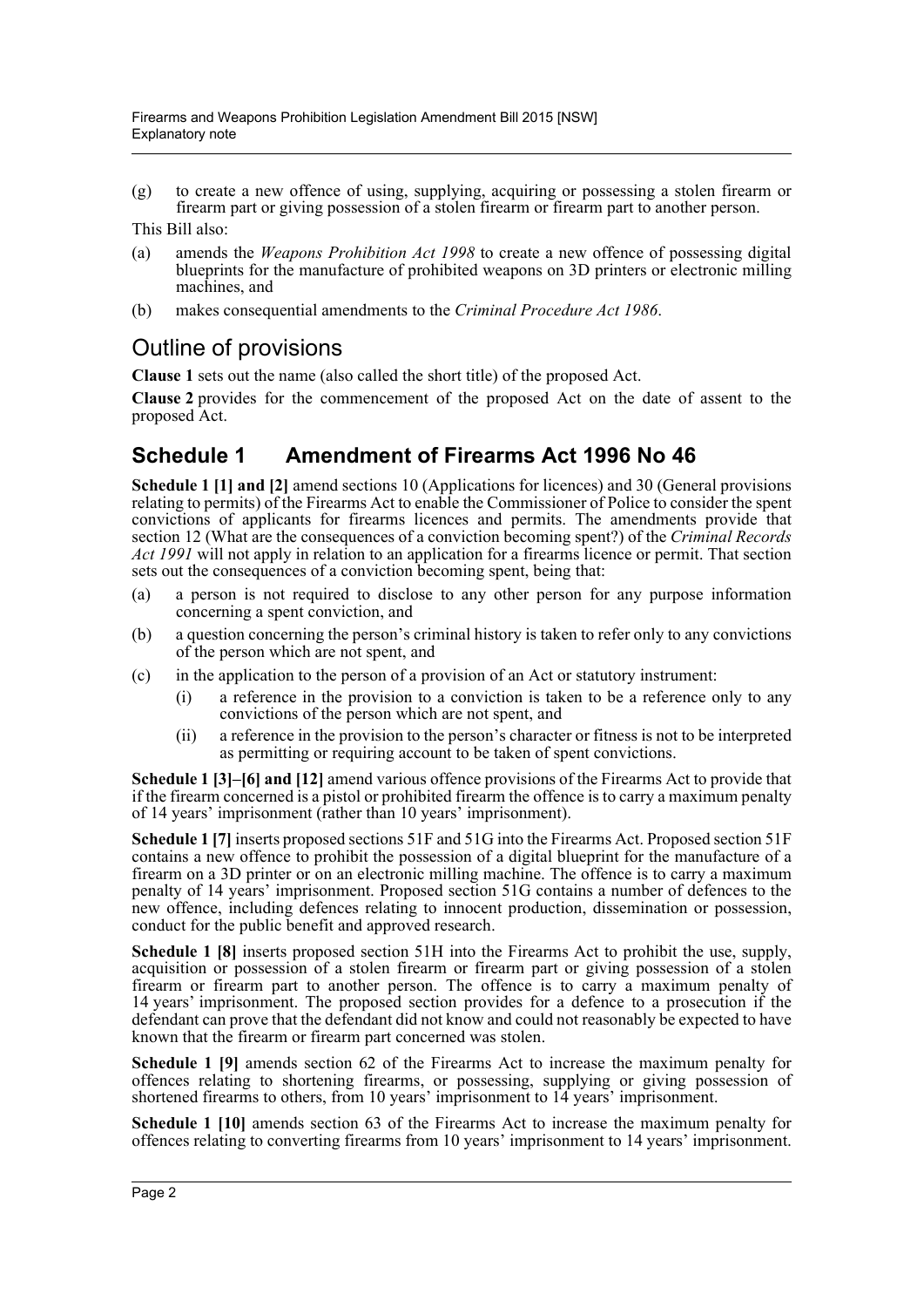**Schedule 1 [11]** substitutes section 66 of the Firearms Act so as to:

- (a) increase the maximum penalty for defacing or altering any number, letter or identification mark on any firearm or firearm barrel, or possessing such a defaced or altered firearm or firearm barrel, from 5 years' imprisonment to 14 years' imprisonment, and
- (b) extend the operation of that offence so that it also applies to all such numbers, letters and identification marks on other firearm parts, and
- (c) make it an offence, carrying a maximum penalty of 14 years' imprisonment, to do any of the following without the authorisation of the Commissioner of Police:
	- (i) use, supply or acquire a defaced or altered firearm or give possession of such a firearm to another person,
	- (ii) supply or acquire a defaced firearm part or give possession of a defaced firearm part to another person.

It is a defence to a prosecution if the defendant can prove that the defendant did not know, and could not reasonably be expected to have known, that the firearm or firearm part was a defaced firearm or defaced firearm part (as the case requires).

**Schedule 1 [13]** makes a consequential amendment.

#### **Schedule 2 Amendment of Weapons Prohibition Act 1998 No 127**

**Schedule 2 [1]** inserts proposed sections 25B and 25C into the *Weapons Prohibition Act 1998*. Proposed section 25B contains a new offence to prohibit the possession of a digital blueprint for the manufacture of a prohibited weapon on a 3D printer or on an electronic milling machine. The offence is to carry a maximum penalty of 14 years' imprisonment. Proposed section 25C contains a number of defences to the new offence, including defences relating to innocent production, dissemination or possession, conduct for the public benefit and approved research.

**Schedule 2 [2]** makes a consequential amendment.

#### **Schedule 3 Amendment of Criminal Procedure Act 1986 No 209**

**Schedule 3 [1]–[4]** make consequential amendments to section 268 (Maximum penalties for Table 2 offences) of, and Schedule 1 (Indictable offences triable summarily) to, the *Criminal Procedure Act 1986*.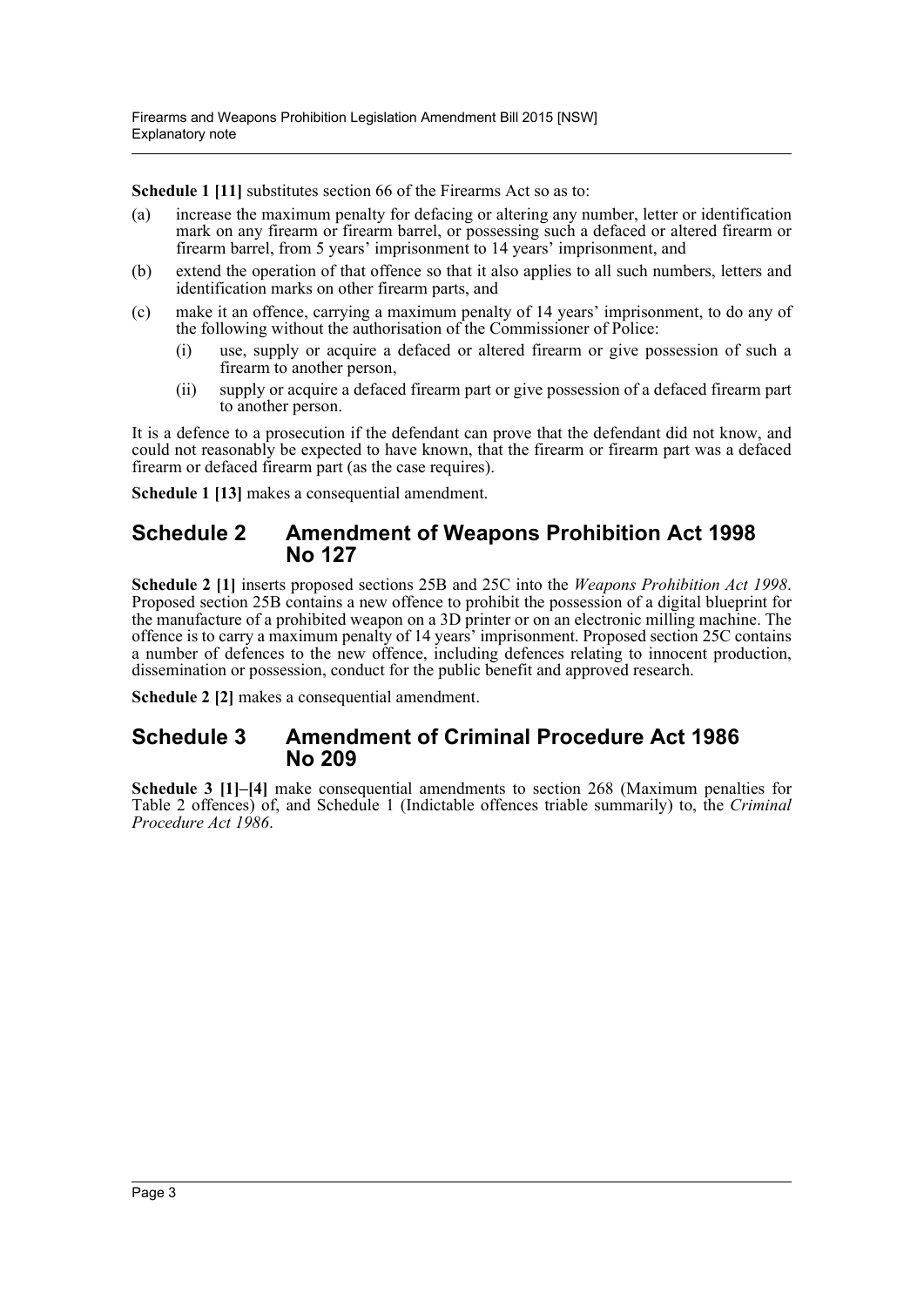First print



New South Wales

# **Firearms and Weapons Prohibition Legislation Amendment Bill 2015**

## **Contents**

|            |                                                  | Page          |
|------------|--------------------------------------------------|---------------|
|            | Name of Act                                      | 2             |
| 2          | Commencement                                     | $\mathcal{P}$ |
| Schedule 1 | Amendment of Firearms Act 1996 No 46             | 3             |
| Schedule 2 | Amendment of Weapons Prohibition Act 1998 No 127 | 6             |
| Schedule 3 | Amendment of Criminal Procedure Act 1986 No 209  | 8             |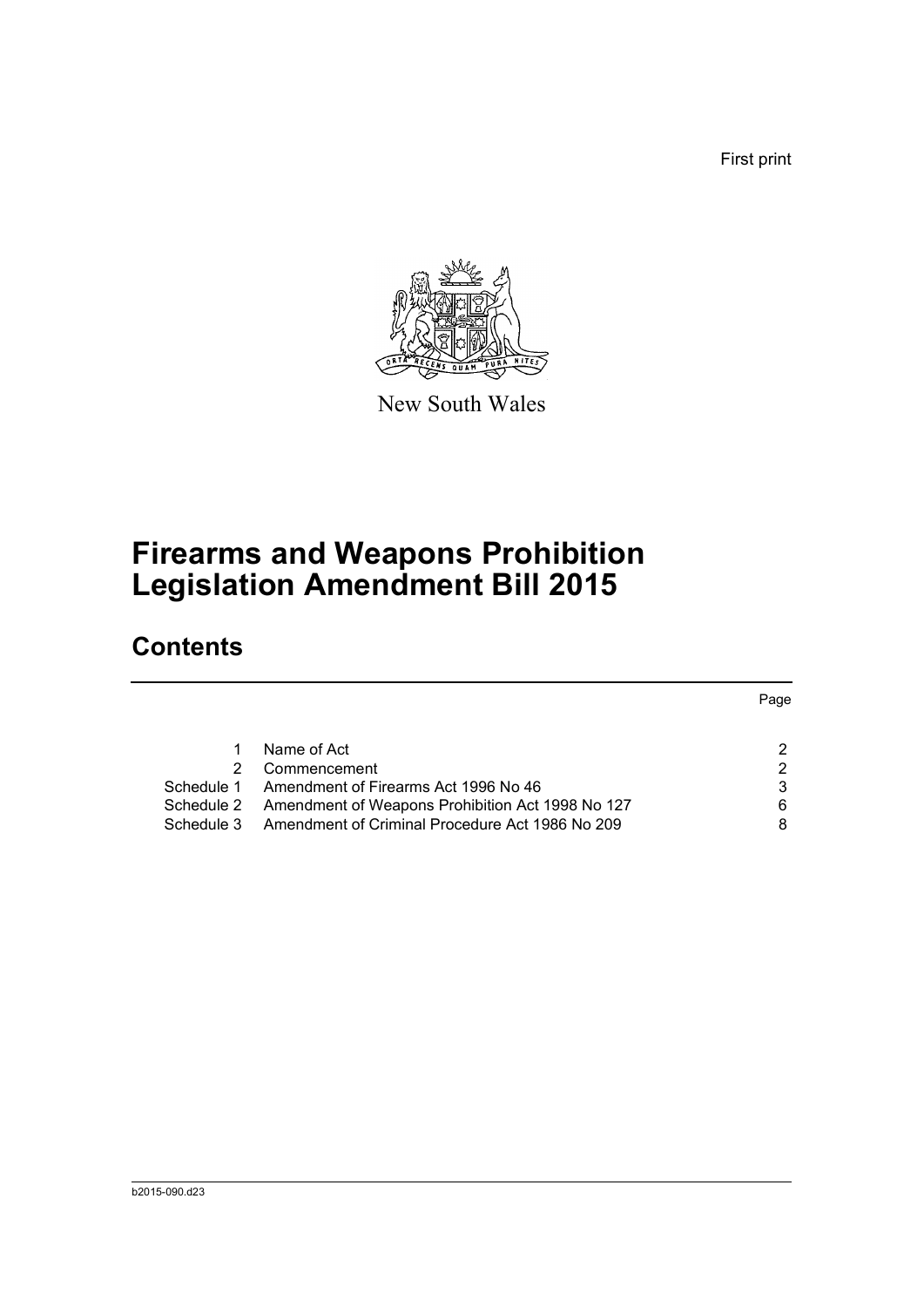

New South Wales

# **Firearms and Weapons Prohibition Legislation Amendment Bill 2015**

No , 2015

#### **A Bill for**

An Act to amend the *Firearms Act 1996* and the *Weapons Prohibition Act 1998* to make further provision with respect to the regulation and control of firearms and prohibited weapons; and for other purposes.

See also the *Security Industry Amendment (Regulation of Training Organisations) Bill 2015*.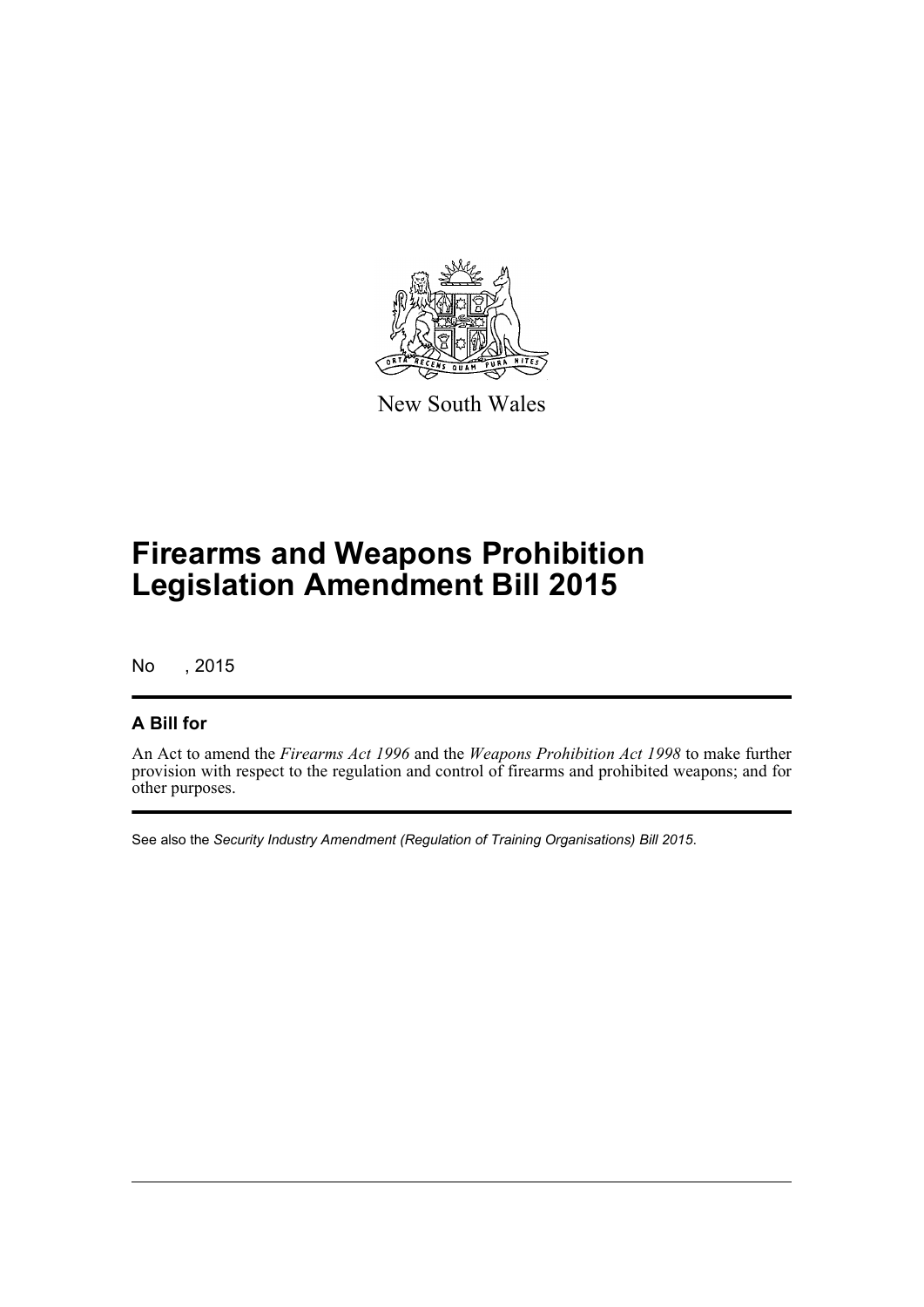<span id="page-5-1"></span><span id="page-5-0"></span>

| The Legislature of New South Wales enacts:                                       |               |
|----------------------------------------------------------------------------------|---------------|
| Name of Act                                                                      | $\mathcal{P}$ |
| This Act is the Firearms and Weapons Prohibition Legislation Amendment Act 2015. | 3             |
| Commencement                                                                     | 4             |
| This Act commences on the date of assent to this Act.                            | 5             |
|                                                                                  |               |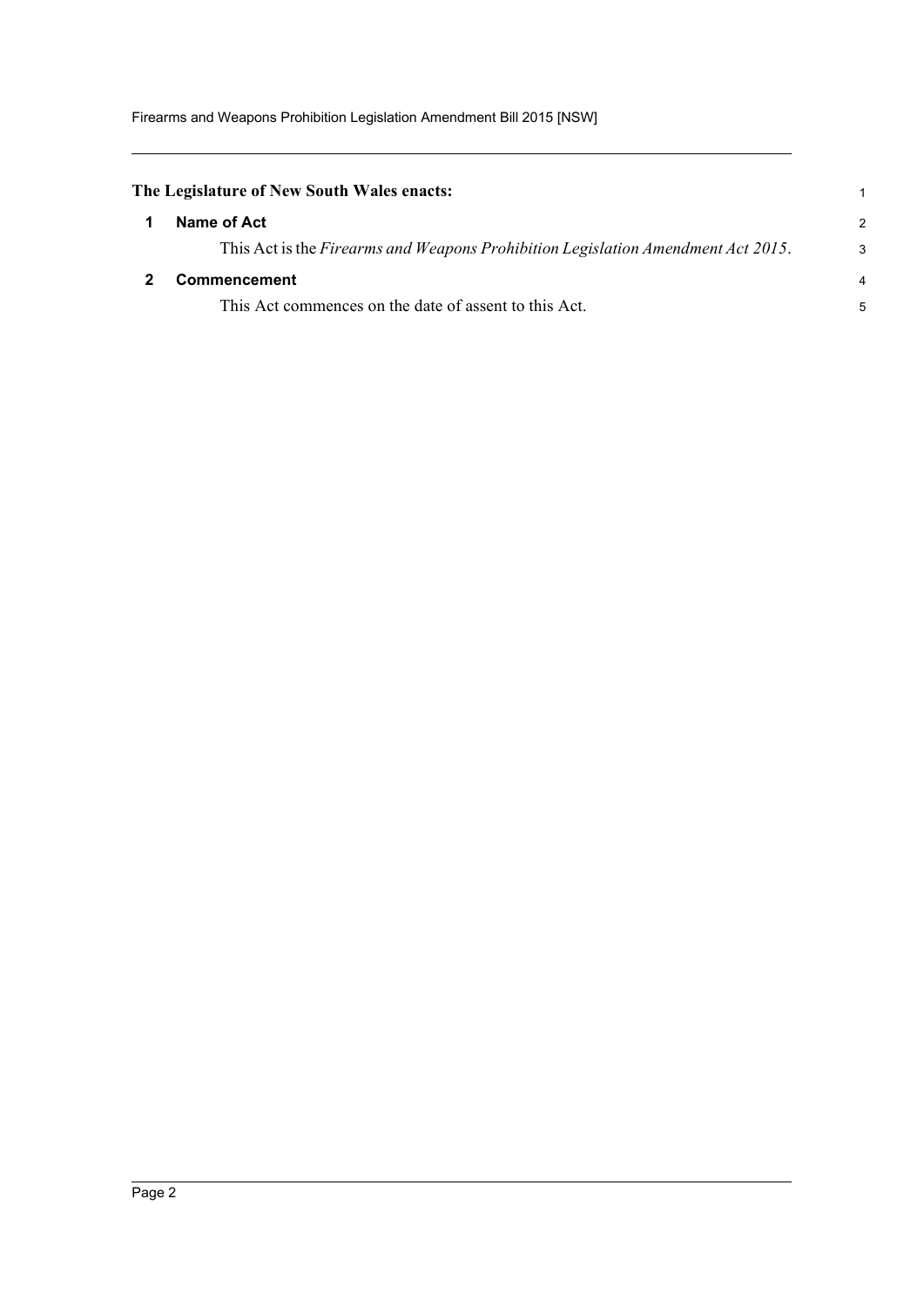<span id="page-6-0"></span>

|       | <b>Schedule 1</b> | <b>Amendment of Firearms Act 1996 No 46</b>                                                                                                        | $\mathbf{1}$   |  |  |  |
|-------|-------------------|----------------------------------------------------------------------------------------------------------------------------------------------------|----------------|--|--|--|
| [1]   |                   | <b>Section 10 Applications for licences</b>                                                                                                        | $\overline{c}$ |  |  |  |
|       |                   | Insert after section $10(3)$ :                                                                                                                     |                |  |  |  |
|       | (4)               | Section 12 of the <i>Criminal Records Act 1991</i> does not apply in relation to an<br>application for a licence.                                  | 4<br>5         |  |  |  |
| $[2]$ |                   | Section 30 General provisions relating to permits                                                                                                  | 6              |  |  |  |
|       |                   | Insert after section $30(9)$ :                                                                                                                     | 7              |  |  |  |
|       | (10)              | Section 12 of the <i>Criminal Records Act 1991</i> does not apply in relation to an<br>application for a permit.                                   | 8<br>9         |  |  |  |
| $[3]$ |                   | <b>Section 36 Unregistered firearms</b>                                                                                                            | 10             |  |  |  |
|       |                   | Omit "imprisonment for 10 years" from section 36 (1).                                                                                              | 11             |  |  |  |
|       |                   | Insert instead "imprisonment for 14 years".                                                                                                        | 12             |  |  |  |
| [4]   |                   | <b>Section 50 Acquisition of firearms</b>                                                                                                          | 13             |  |  |  |
|       |                   | Omit "imprisonment for 10 years". Insert instead "imprisonment for 14 years".                                                                      | 14             |  |  |  |
| [5]   |                   | <b>Section 50AA Acquisition of firearm parts</b>                                                                                                   | 15             |  |  |  |
|       |                   | Omit "imprisonment for 10 years" from section 50AA (2).                                                                                            | 16             |  |  |  |
|       |                   | Insert instead "imprisonment for 14 years".                                                                                                        | 17             |  |  |  |
| [6]   |                   | Section 51BA Restrictions on supply of firearm parts                                                                                               | 18             |  |  |  |
|       |                   | Omit "imprisonment for 10 years" from section 51BA (2).                                                                                            | 19             |  |  |  |
|       |                   | Insert instead "imprisonment for 14 years".                                                                                                        | 20             |  |  |  |
| [7]   |                   | Sections 51F and 51G                                                                                                                               | 21             |  |  |  |
|       |                   | Insert after section 51E:                                                                                                                          | 22             |  |  |  |
|       | 51F               | Possession of digital blueprints for manufacture of firearms                                                                                       | 23             |  |  |  |
|       | (1)               | A person must not possess a digital blueprint for the manufacture of a firearm<br>on a 3D printer or on an electronic milling machine.             | 24<br>25       |  |  |  |
|       |                   | Maximum penalty: imprisonment for 14 years.                                                                                                        | 26             |  |  |  |
|       | (2)               | Subsection $(1)$ does not apply to a person who is:                                                                                                | 27             |  |  |  |
|       |                   | authorised by a licence or permit to manufacture the firearm concerned,<br>(a)<br>or                                                               | 28<br>29       |  |  |  |
|       |                   | acting in the ordinary course of the person's duties as a member (other<br>(b)<br>than a police officer) of the Police Force.                      | 30<br>31       |  |  |  |
|       | (3)               | In this section:                                                                                                                                   | 32             |  |  |  |
|       |                   | <i>digital blueprint</i> means any type of digital (or electronic) reproduction of a<br>technical drawing of the design of an object.              | 33<br>34       |  |  |  |
|       |                   | <i>possession</i> , of a digital blueprint, includes the following:                                                                                | 35             |  |  |  |
|       |                   | possession of a computer or data storage device holding or containing<br>(a)<br>the blueprint or of a document in which the blueprint is recorded, | 36<br>37       |  |  |  |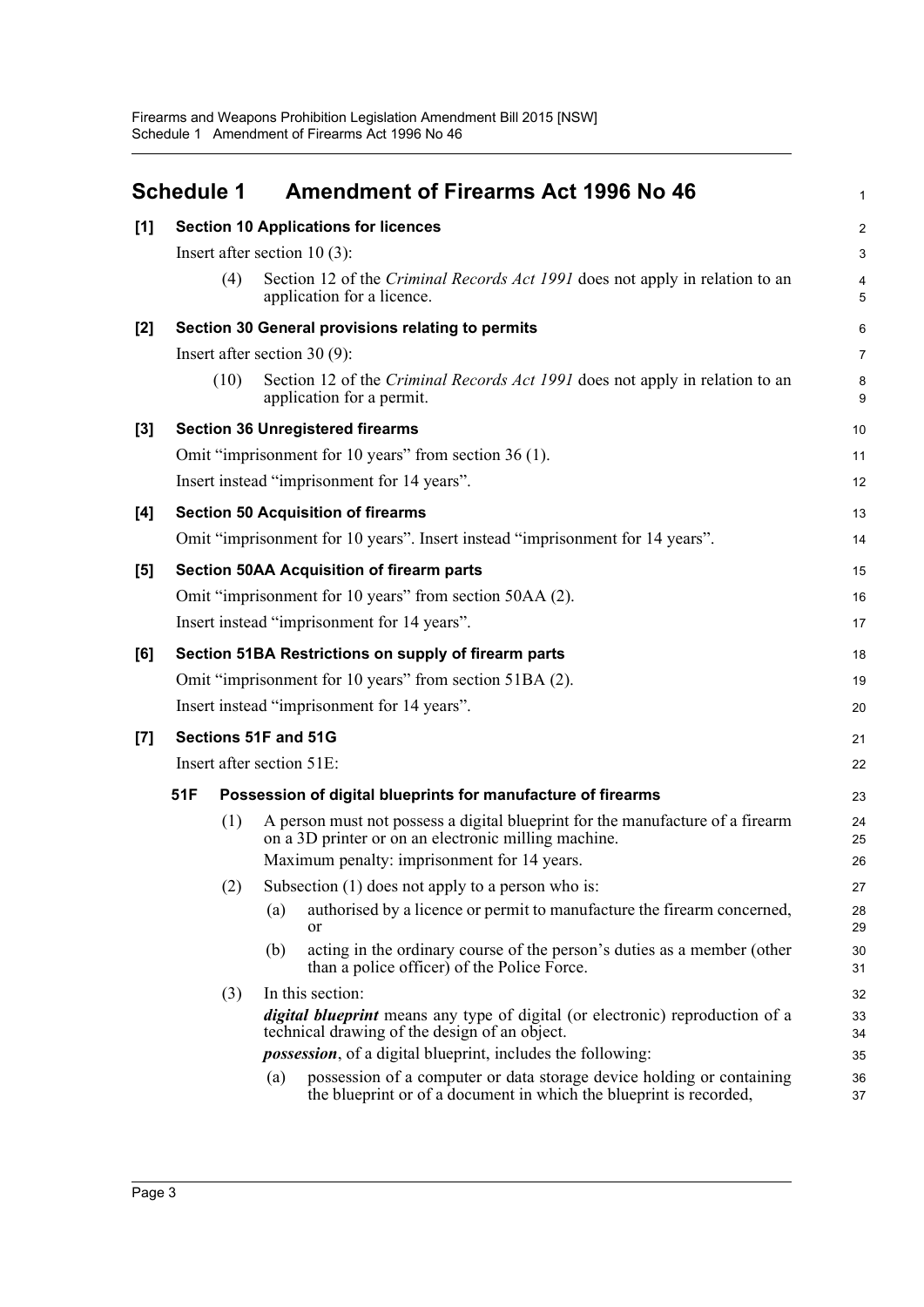|     |     |                    | (b) | control of the blueprint held in a computer that is in the possession of<br>another person (whether the computer is in this jurisdiction or outside<br>this jurisdiction).                                                                                                                               | $\mathbf{1}$<br>$\overline{c}$<br>3 |
|-----|-----|--------------------|-----|----------------------------------------------------------------------------------------------------------------------------------------------------------------------------------------------------------------------------------------------------------------------------------------------------------|-------------------------------------|
|     | 51G |                    |     | Defences for offences under section 51F                                                                                                                                                                                                                                                                  | 4                                   |
|     |     | (1)                |     | Innocent production, dissemination or possession                                                                                                                                                                                                                                                         | 5                                   |
|     |     |                    |     | It is a defence to a prosecution for an offence under section 51F if the<br>defendant proves that the defendant did not know, and could not reasonably be<br>expected to have known, that the defendant possessed the digital blueprint<br>concerned.                                                    | 6<br>$\overline{7}$<br>8<br>9       |
|     |     | (2)                |     | It is a defence to a prosecution for an offence under section 51F if the<br>defendant proves that the digital blueprint concerned came into the<br>defendant's possession unsolicited and the defendant, as soon as the defendant<br>became aware of its nature, took reasonable steps to get rid of it. | 10<br>11<br>12<br>13                |
|     |     | (3)                |     | <b>Public benefit</b>                                                                                                                                                                                                                                                                                    | 14                                  |
|     |     |                    |     | It is a defence to a prosecution for an offence under section 51F if the<br>defendant proves that the conduct engaged in by the defendant:                                                                                                                                                               | 15<br>16                            |
|     |     |                    | (a) | was of public benefit, and                                                                                                                                                                                                                                                                               | 17                                  |
|     |     |                    | (b) | did not extend beyond what was of public benefit.                                                                                                                                                                                                                                                        | 18                                  |
|     |     | (4)                |     | Conduct is of public benefit if, and only if, the conduct is necessary for or of<br>assistance in:                                                                                                                                                                                                       | 19<br>20                            |
|     |     |                    | (a) | enforcing or administering a law of the State, or of another State, a<br>Territory or the Commonwealth, or                                                                                                                                                                                               | 21<br>22                            |
|     |     |                    | (b) | monitoring compliance with, or investigating a contravention of, a law<br>of the State, or of another State, a Territory or the Commonwealth, or                                                                                                                                                         | 23<br>24                            |
|     |     |                    | (c) | the administration of justice.                                                                                                                                                                                                                                                                           | 25                                  |
|     |     | (5)                |     | The question of whether a person's conduct is of public benefit is a question<br>of fact and the person's motives for engaging in the conduct are irrelevant.                                                                                                                                            | 26<br>27                            |
|     |     | (6)                |     | Approved research                                                                                                                                                                                                                                                                                        | 28                                  |
|     |     |                    |     | It is a defence to a prosecution for an offence under section 51F if the<br>defendant proves that the conduct engaged in by the defendant:                                                                                                                                                               | 29<br>30                            |
|     |     |                    | (a) | was necessary for or of assistance in conducting scientific, medical,<br>educational, military or law enforcement research that has been<br>approved by the Attorney General in writing for the purposes of this<br>section, and                                                                         | 31<br>32<br>33<br>34                |
|     |     |                    | (b) | did not contravene any conditions of that approval.                                                                                                                                                                                                                                                      | 35                                  |
| [8] |     | <b>Section 51H</b> |     |                                                                                                                                                                                                                                                                                                          | 36                                  |
|     |     |                    |     | Insert in appropriate order:                                                                                                                                                                                                                                                                             | 37                                  |
|     | 51H |                    |     | Stolen firearms or firearm parts                                                                                                                                                                                                                                                                         | 38                                  |
|     |     | (1)                |     | A person must not use, supply, acquire or possess a stolen firearm or firearm<br>part or give possession of a stolen firearm or firearm part to another person.                                                                                                                                          | 39<br>40                            |
|     |     |                    |     | Maximum penalty: imprisonment for 14 years.                                                                                                                                                                                                                                                              | 41                                  |
|     |     | (2)                |     | It is a defence to a prosecution for an offence under this section if the<br>defendant proves that the defendant did not know, and could not reasonably be<br>expected to have known, that the firearm or firearm part concerned was stolen.                                                             | 42<br>43<br>44                      |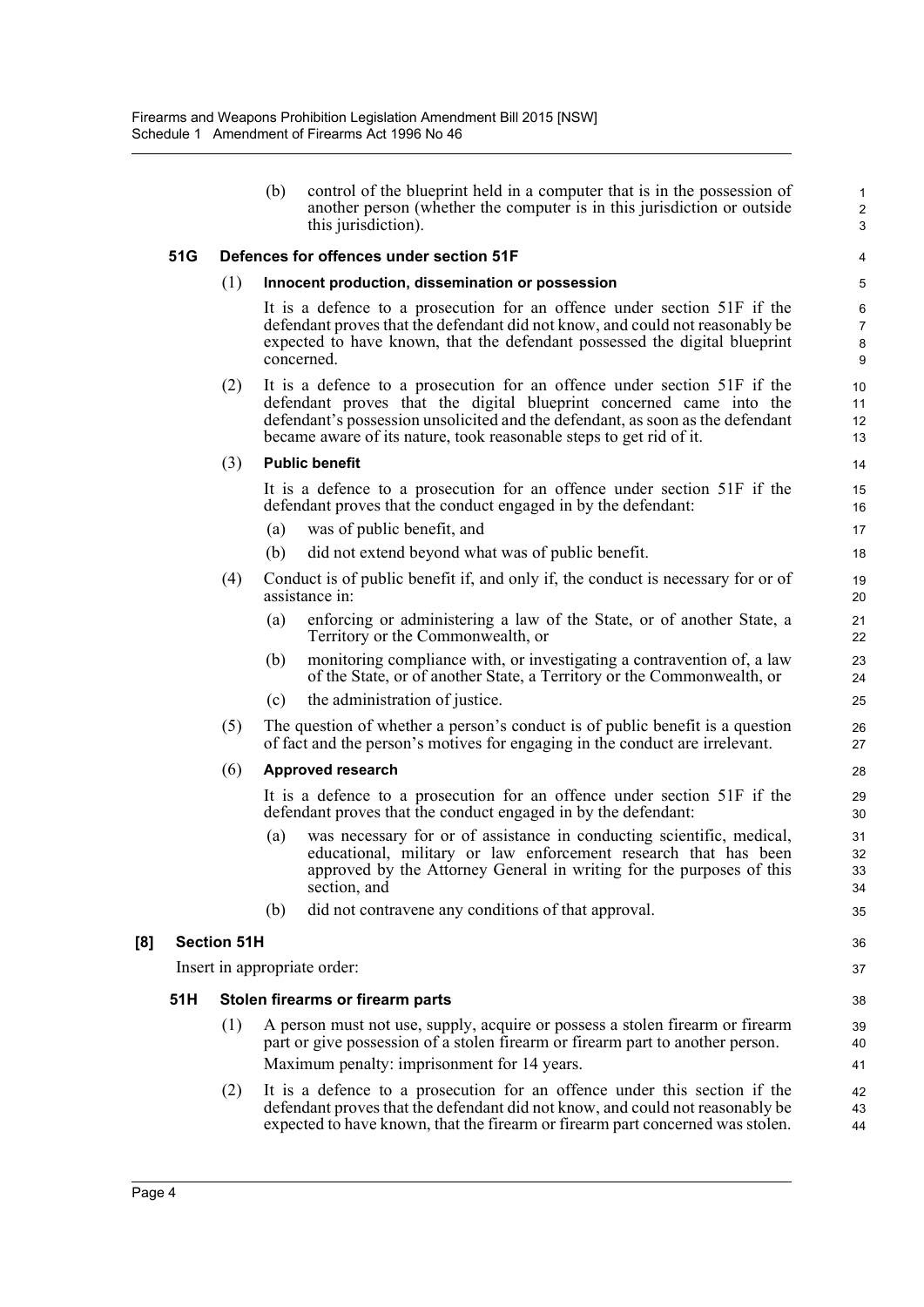|        |    | (3)               |     | This section applies in relation to a stolen firearm or firearm part whether it<br>was stolen before or after the commencement of this section.                                                                                                                                                                  | $\mathbf{1}$<br>2    |
|--------|----|-------------------|-----|------------------------------------------------------------------------------------------------------------------------------------------------------------------------------------------------------------------------------------------------------------------------------------------------------------------|----------------------|
| [9]    |    |                   |     | <b>Section 62 Shortening firearms</b>                                                                                                                                                                                                                                                                            | 3                    |
|        |    |                   |     | Omit "imprisonment for 10 years" from section 62 (1).                                                                                                                                                                                                                                                            | 4                    |
|        |    |                   |     | Insert instead "imprisonment for 14 years".                                                                                                                                                                                                                                                                      | 5                    |
| $[10]$ |    |                   |     | <b>Section 63 Converting firearms</b>                                                                                                                                                                                                                                                                            | 6                    |
|        |    |                   |     | Omit "imprisonment for 10 years" wherever occurring.                                                                                                                                                                                                                                                             | $\overline{7}$       |
|        |    |                   |     | Insert instead "imprisonment for 14 years".                                                                                                                                                                                                                                                                      | 8                    |
| [11]   |    | <b>Section 66</b> |     |                                                                                                                                                                                                                                                                                                                  | 9                    |
|        |    |                   |     | Omit the section. Insert instead:                                                                                                                                                                                                                                                                                | 10                   |
|        | 66 |                   |     | Defaced or altered firearms or firearm parts                                                                                                                                                                                                                                                                     | 11                   |
|        |    | (1)               |     | A person must not, unless authorised by the Commissioner to do so:                                                                                                                                                                                                                                               | 12                   |
|        |    |                   | (a) | deface or alter any number, letter or identification mark on any firearm<br>or firearm part, or                                                                                                                                                                                                                  | 13<br>14             |
|        |    |                   | (b) | use, supply, acquire or possess a defaced firearm or give possession of<br>a defaced firearm to another person, or                                                                                                                                                                                               | 15<br>16             |
|        |    |                   | (c) | supply, acquire or possess a defaced firearm part or give possession of<br>a defaced firearm part to another person.                                                                                                                                                                                             | 17<br>18             |
|        |    |                   |     | Maximum penalty: imprisonment for 14 years.                                                                                                                                                                                                                                                                      | 19                   |
|        |    | (2)               |     | It is a defence to a prosecution for an offence under subsection $(1)$ (b) or $(c)$ if<br>the defendant proves that the defendant did not know, and could not<br>reasonably be expected to have known, that the firearm or firearm part was a<br>defaced firearm or defaced firearm part (as the case requires). | 20<br>21<br>22<br>23 |
|        |    | (3)               |     | In this section:                                                                                                                                                                                                                                                                                                 | 24                   |
|        |    |                   |     | <i>defaced firearm</i> means a firearm on which any number, letter or identification<br>mark has been defaced or altered.                                                                                                                                                                                        | 25<br>26             |
|        |    |                   |     | <i>defaced firearm part</i> means a firearm part on which any number, letter or<br>identification mark has been defaced or altered.                                                                                                                                                                              | 27<br>28             |
| $[12]$ |    |                   |     | Section 70 False or misleading applications                                                                                                                                                                                                                                                                      | 29                   |
|        |    |                   |     | Omit "imprisonment for 10 years". Insert instead "imprisonment for 14 years".                                                                                                                                                                                                                                    | 30                   |
| $[13]$ |    |                   |     | <b>Section 84 Proceedings for offences</b>                                                                                                                                                                                                                                                                       | 31                   |
|        |    |                   |     | Insert "51F, 51H," after "51E," in section 84 (2).                                                                                                                                                                                                                                                               | 32                   |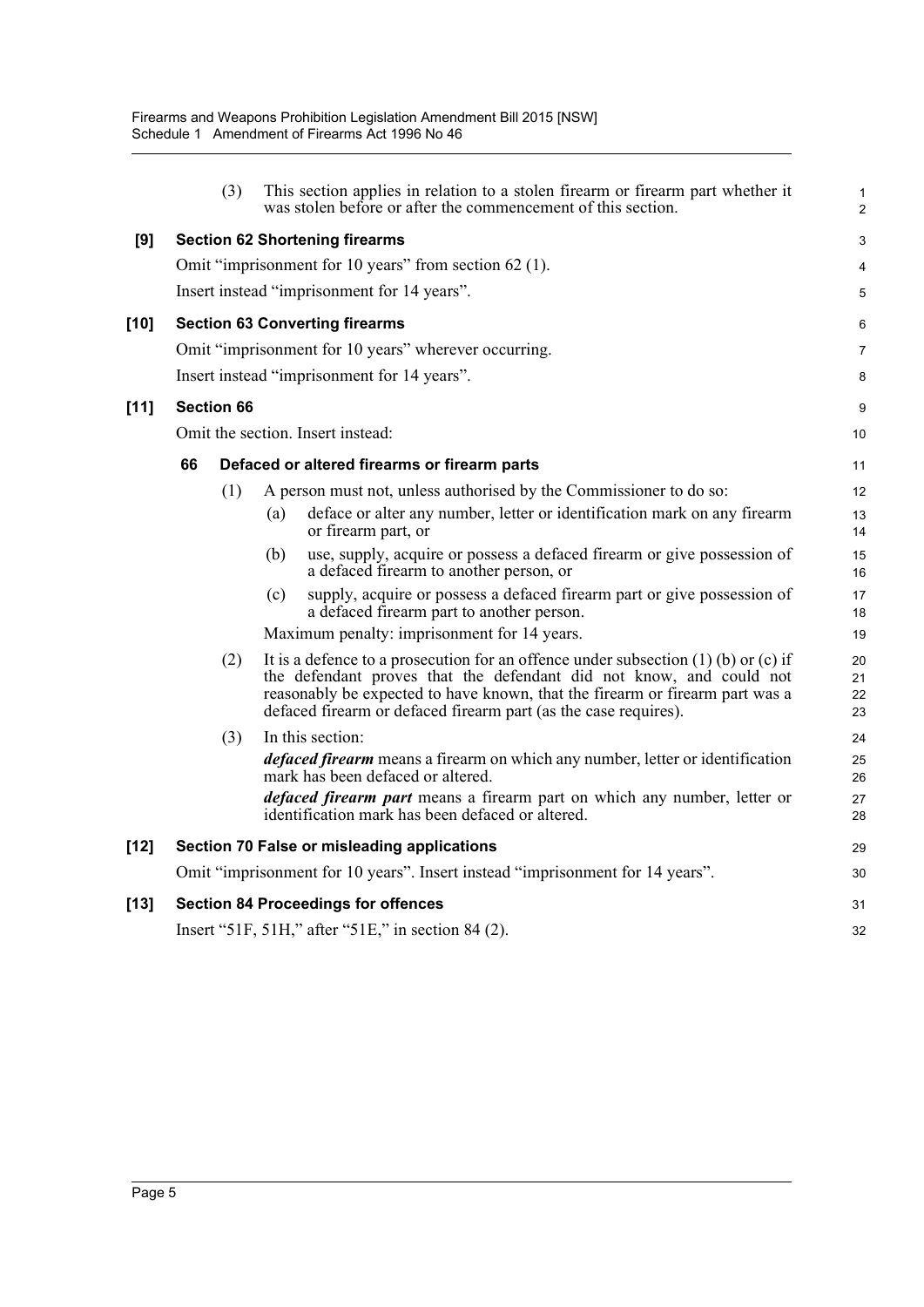<span id="page-9-0"></span>

| <b>Schedule 2</b> |            |     | <b>Amendment of Weapons Prohibition Act 1998</b><br><b>No 127</b>                                                                                                                                                                                                                                        |                      |
|-------------------|------------|-----|----------------------------------------------------------------------------------------------------------------------------------------------------------------------------------------------------------------------------------------------------------------------------------------------------------|----------------------|
| [1]               |            |     | Sections 25B and 25C                                                                                                                                                                                                                                                                                     | 3                    |
|                   |            |     | Insert after section 25A:                                                                                                                                                                                                                                                                                | 4                    |
|                   | 25B        |     | Possession of digital blueprints for manufacture of prohibited weapons                                                                                                                                                                                                                                   | 5                    |
|                   |            | (1) | A person must not possess a digital blueprint for the manufacture of a<br>prohibited weapon on a 3D printer or on an electronic milling machine.                                                                                                                                                         | 6<br>$\overline{7}$  |
|                   |            |     | Maximum penalty: imprisonment for 14 years.                                                                                                                                                                                                                                                              | 8                    |
|                   |            | (2) | Subsection $(1)$ does not apply to a person who is:                                                                                                                                                                                                                                                      | 9                    |
|                   |            |     | authorised by a permit to manufacture the prohibited weapon<br>(a)<br>concerned, or                                                                                                                                                                                                                      | 10<br>11             |
|                   |            |     | acting in the ordinary course of the person's duties as a member (other<br>(b)<br>than a police officer) of the Police Force.                                                                                                                                                                            | 12<br>13             |
|                   |            | (3) | In this section:                                                                                                                                                                                                                                                                                         | 14                   |
|                   |            |     | digital blueprint means any type of digital (or electronic) reproduction of a<br>technical drawing of the design of an object.                                                                                                                                                                           | 15<br>16             |
|                   |            |     | <i>possession</i> , of a digital blueprint, includes the following:                                                                                                                                                                                                                                      | 17                   |
|                   |            |     | possession of a computer or data storage device holding or containing<br>(a)<br>the blueprint or of a document in which the blueprint is recorded,                                                                                                                                                       | 18<br>19             |
|                   |            |     | control of the blueprint held in a computer that is in the possession of<br>(b)<br>another person (whether the computer is in this jurisdiction or outside<br>this jurisdiction).                                                                                                                        | 20<br>21<br>22       |
|                   | <b>25C</b> |     | Defences for offences under section 25B                                                                                                                                                                                                                                                                  | 23                   |
|                   |            | (1) | Innocent production, dissemination or possession                                                                                                                                                                                                                                                         | 24                   |
|                   |            |     | It is a defence to a prosecution for an offence under section 25B if the<br>defendant proves that the defendant did not know, and could not reasonably be<br>expected to have known, that the defendant possessed the digital blueprint<br>concerned.                                                    | 25<br>26<br>27<br>28 |
|                   |            | (2) | It is a defence to a prosecution for an offence under section 25B if the<br>defendant proves that the digital blueprint concerned came into the<br>defendant's possession unsolicited and the defendant, as soon as the defendant<br>became aware of its nature, took reasonable steps to get rid of it. | 29<br>30<br>31<br>32 |
|                   |            | (3) | <b>Public benefit</b>                                                                                                                                                                                                                                                                                    | 33                   |
|                   |            |     | It is a defence to a prosecution for an offence under section 25B if the<br>defendant proves that the conduct engaged in by the defendant:                                                                                                                                                               | 34<br>35             |
|                   |            |     | was of public benefit, and<br>(a)                                                                                                                                                                                                                                                                        | 36                   |
|                   |            |     | did not extend beyond what was of public benefit.<br>(b)                                                                                                                                                                                                                                                 | 37                   |
|                   |            | (4) | Conduct is of public benefit if, and only if, the conduct is necessary for or of<br>assistance in:                                                                                                                                                                                                       | 38<br>39             |
|                   |            |     | enforcing or administering a law of the State, or of another State, a<br>(a)<br>Territory or the Commonwealth, or                                                                                                                                                                                        | 40<br>41             |
|                   |            |     | monitoring compliance with, or investigating a contravention of, a law<br>(b)<br>of the State, or of another State, a Territory or the Commonwealth, or                                                                                                                                                  | 42<br>43             |

44

(c) the administration of justice.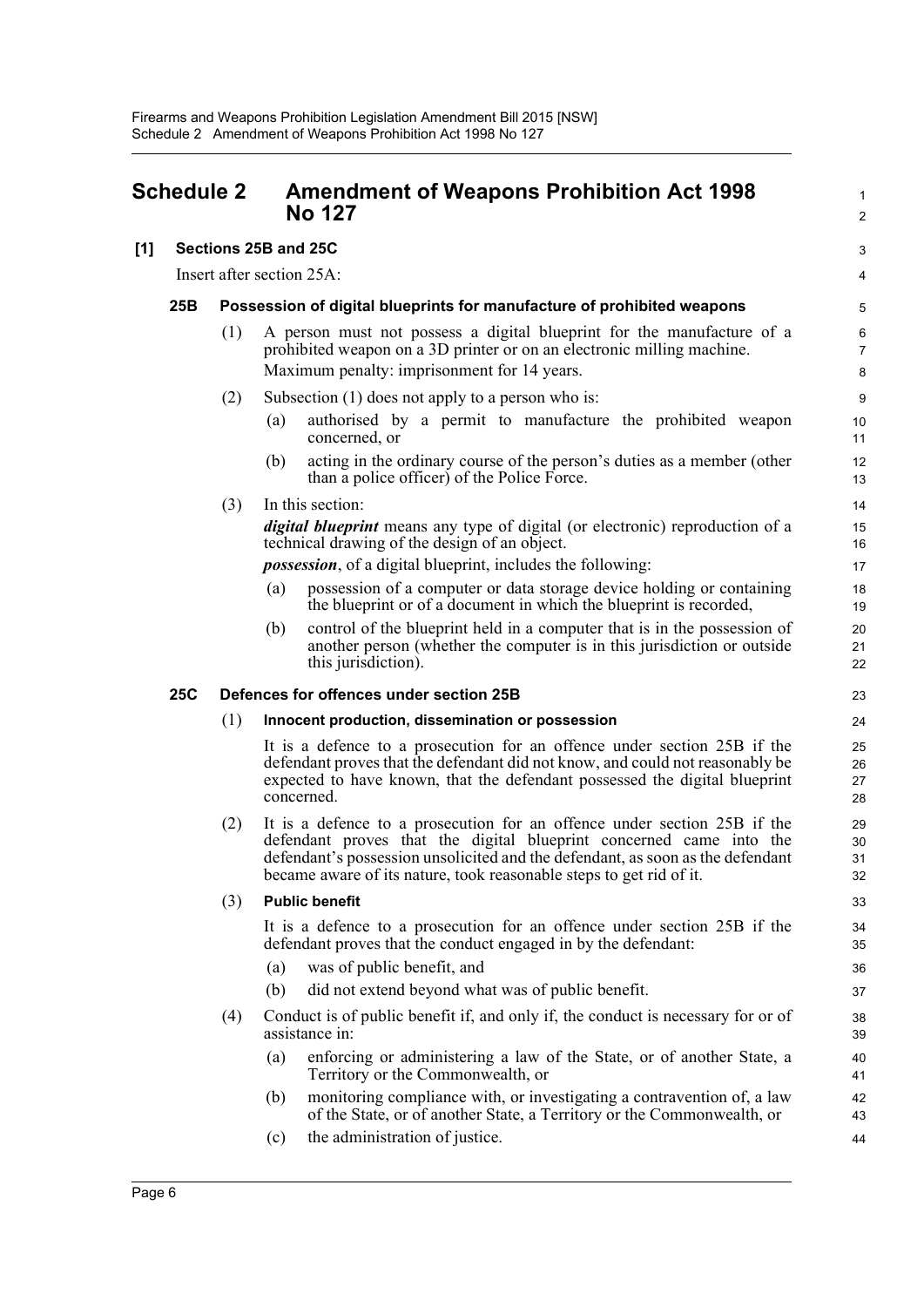|     | (5) |     | The question of whether a person's conduct is of public benefit is a question<br>of fact and the person's motives for engaging in the conduct are irrelevant.                                                                    | $\mathbf{1}$<br>$\mathcal{P}$ |
|-----|-----|-----|----------------------------------------------------------------------------------------------------------------------------------------------------------------------------------------------------------------------------------|-------------------------------|
|     | (6) |     | Approved research                                                                                                                                                                                                                | 3                             |
|     |     |     | It is a defence to a prosecution for an offence under section 25B if the<br>defendant proves that the conduct engaged in by the defendant:                                                                                       | $\overline{4}$<br>5           |
|     |     | (a) | was necessary for or of assistance in conducting scientific, medical,<br>educational, military or law enforcement research that has been<br>approved by the Attorney General in writing for the purposes of this<br>section, and | 6<br>$\overline{7}$<br>8<br>9 |
|     |     | (b) | did not contravene any conditions of that approval.                                                                                                                                                                              | 10                            |
| [2] |     |     | <b>Section 43 Proceedings for offences</b>                                                                                                                                                                                       | 11                            |
|     |     |     | Insert "25B (1)," after "25A (1)," in section 43 (2).                                                                                                                                                                            | 12                            |
|     |     |     |                                                                                                                                                                                                                                  |                               |